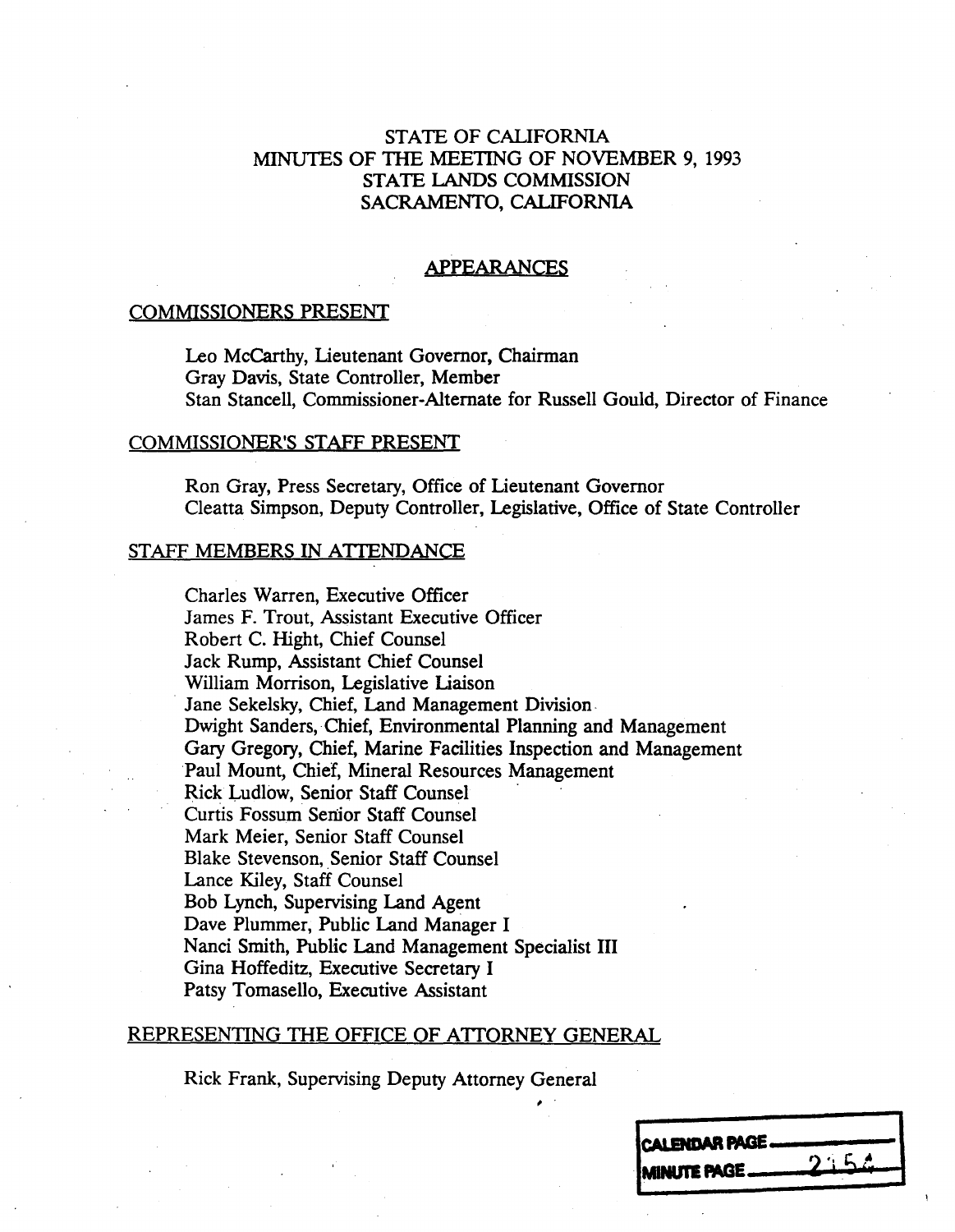# MINUTES OF THE STATE LANDS COMMISSION MEETING OF NOVEMBER 9, 1993

The regular meeting of the State Lands Commission was called to order by Chairman Leo Mccarthy at 1:55 p.m. in Room 127 of the State Capitol, Sacramento, California.

The minutes of the meeting of September 9, 1993, were approved as presented.

| CALENDAR PAGE. |      |
|----------------|------|
|                | 2155 |
| MINUTE PAGE_   |      |
|                |      |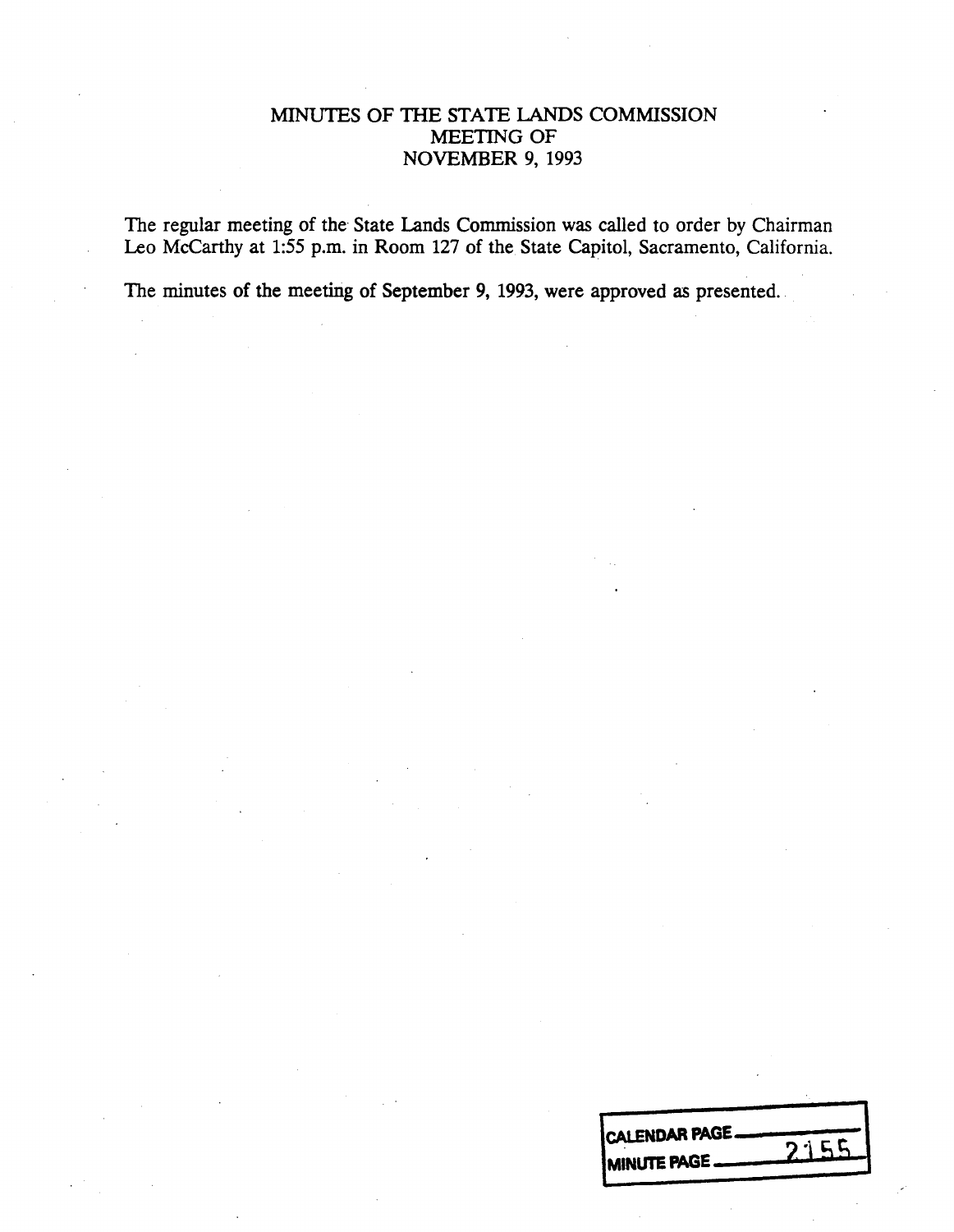# RECORD OF ACTION TAKEN BY THE STATE LANDS COMMISSION MEETING OF NOVEMBER 9, 1993

During the meeting the recommendation of the staff relative to Calendar Items CO1-C35, C37-C42, C45-C51 and 52-53 were adopted as resolutions of the Commission by unanimous vote.

Calendar Items C36 and C44 were withdrawn from the agenda prior to the meeting.

Calendar Item C43 was for information only.

| <b>CALENDAR PAGE.</b> |      |
|-----------------------|------|
| <b>IMINUTE PAGE </b>  | つりにに |